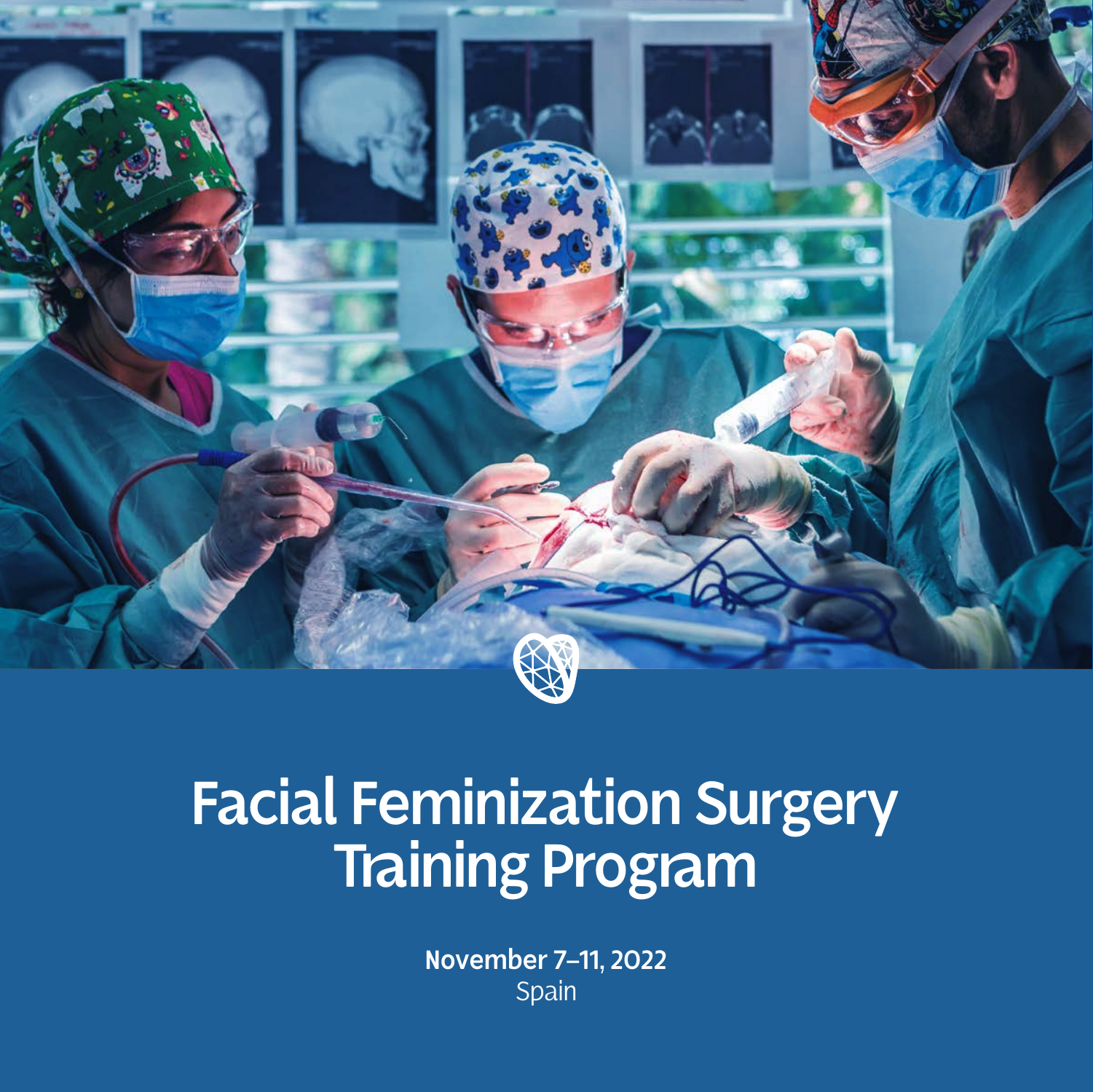**Offering a higher degree of specialization to amplify the knowledge in the field of facial gender surgery.**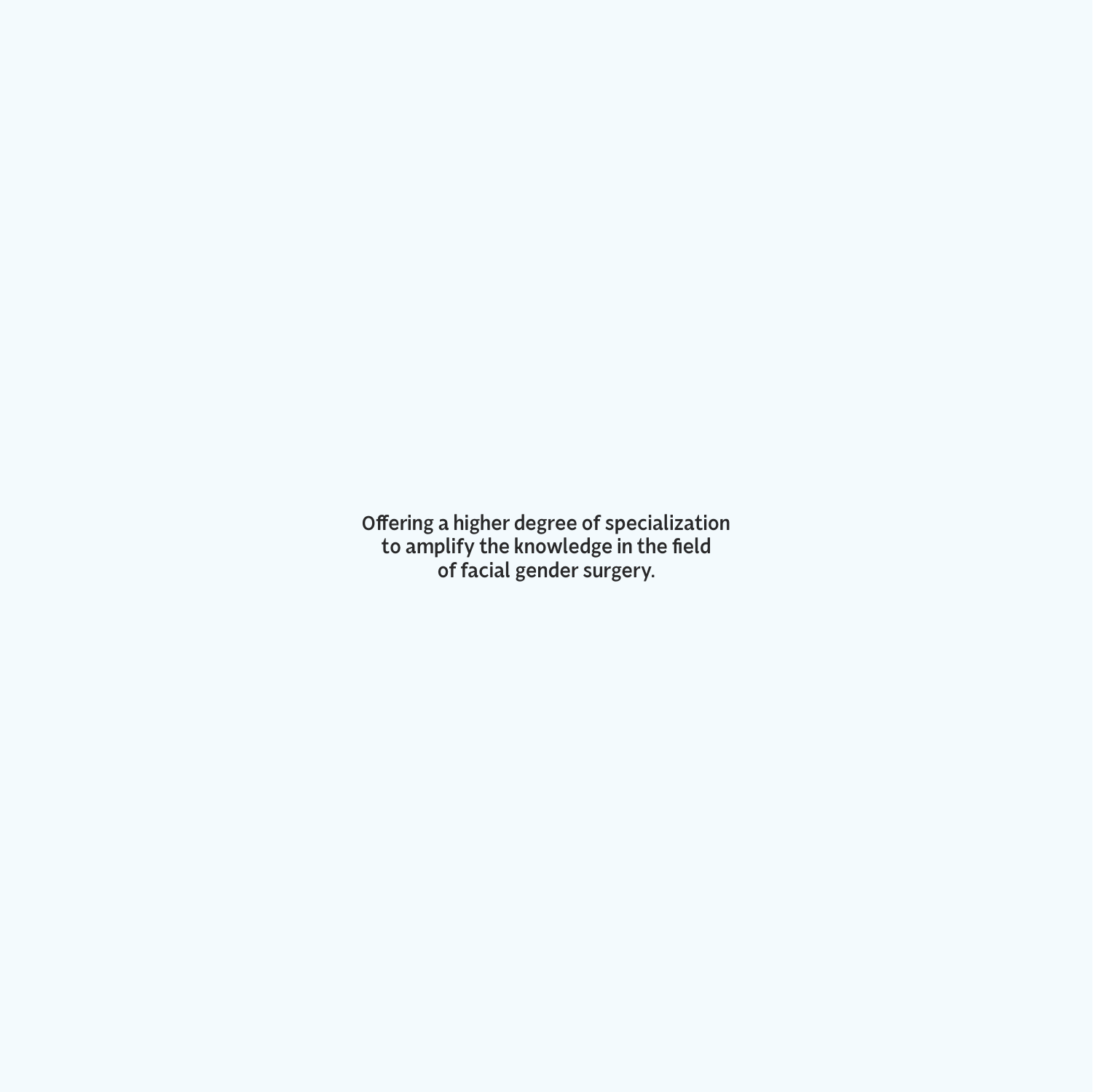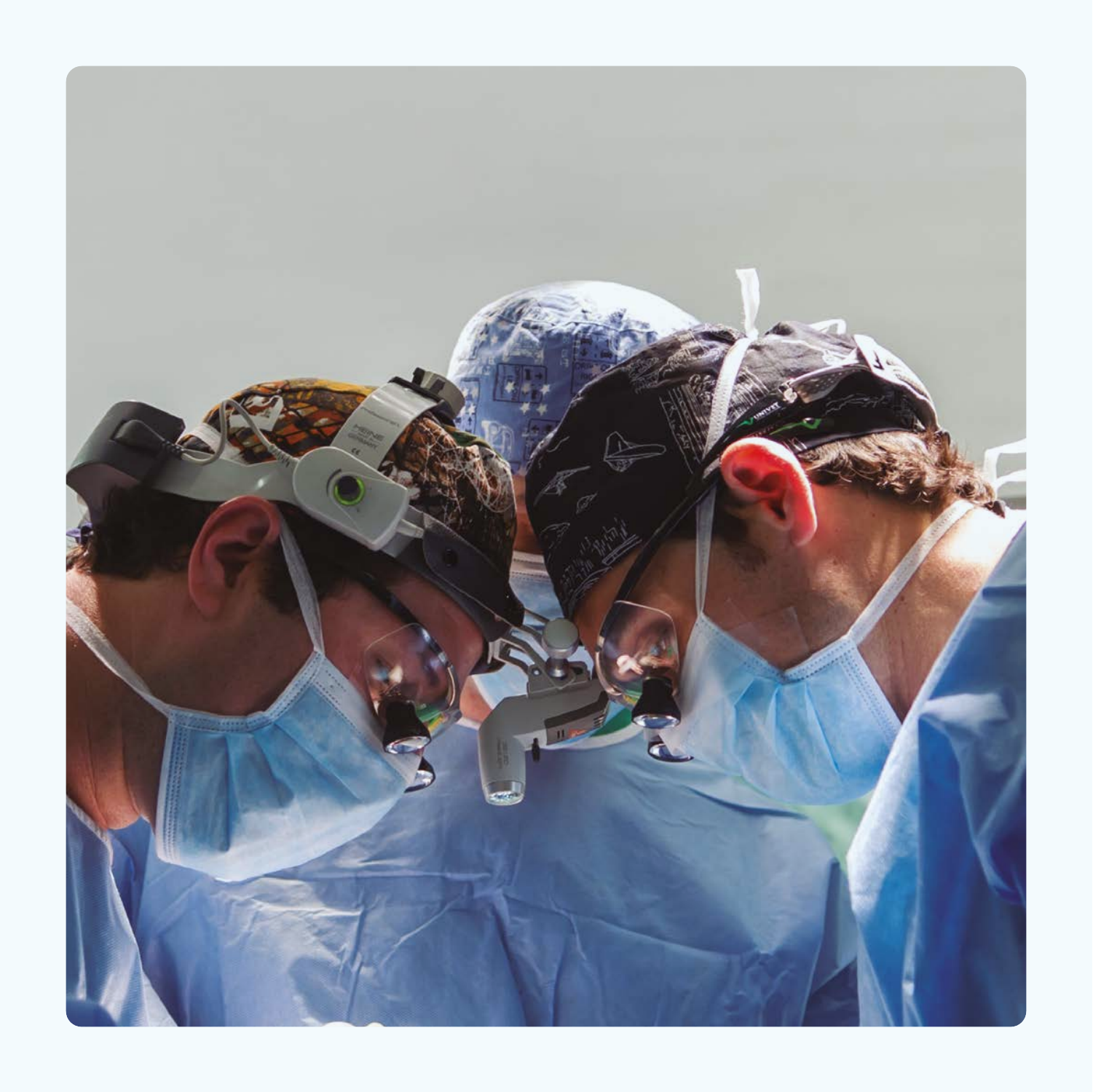# **Description**

The protocol for patients in their gender-affirming process already has some well-established steps, such as the importance of psychological support and the need for appropriate hormone therapy.

Heretofore undisputed concepts such as the significance of genital reconstruction in this protocol have started to give way to more essential underlying questions like **the influence of facial gender reassignment** in patients who are going to play a different gender role from the one they were assigned at birth.

Transgender patients across the world are increasingly seeking gender confirming surgery like Facial Feminization although, unfortunately, it's a challenge to encounter experienced providers able to assess their needs appropriately.

As part of its commitment to highquality healthcare for the transgender community, **Facialteam Research & Education** presents the third edition of the **FFS Training Program, the first professional training program in Facial Feminization Surgery and the only international program of its type.**

The **FFS Training Program** offers a higher degree of specialization, essential for any surgeon who wants to delve more deeply into the field of Facial Feminization Surgery and accelerate their learning curve in order to perform surgery equipped with quality criteria based on the experience and dedication of a leading surgical team in the field.

The program is aimed at professionals whose objective is to develop highly specialized gender units within their institutions.



[facialteam.eu/research-education](http://facialteam.eu/research-education)

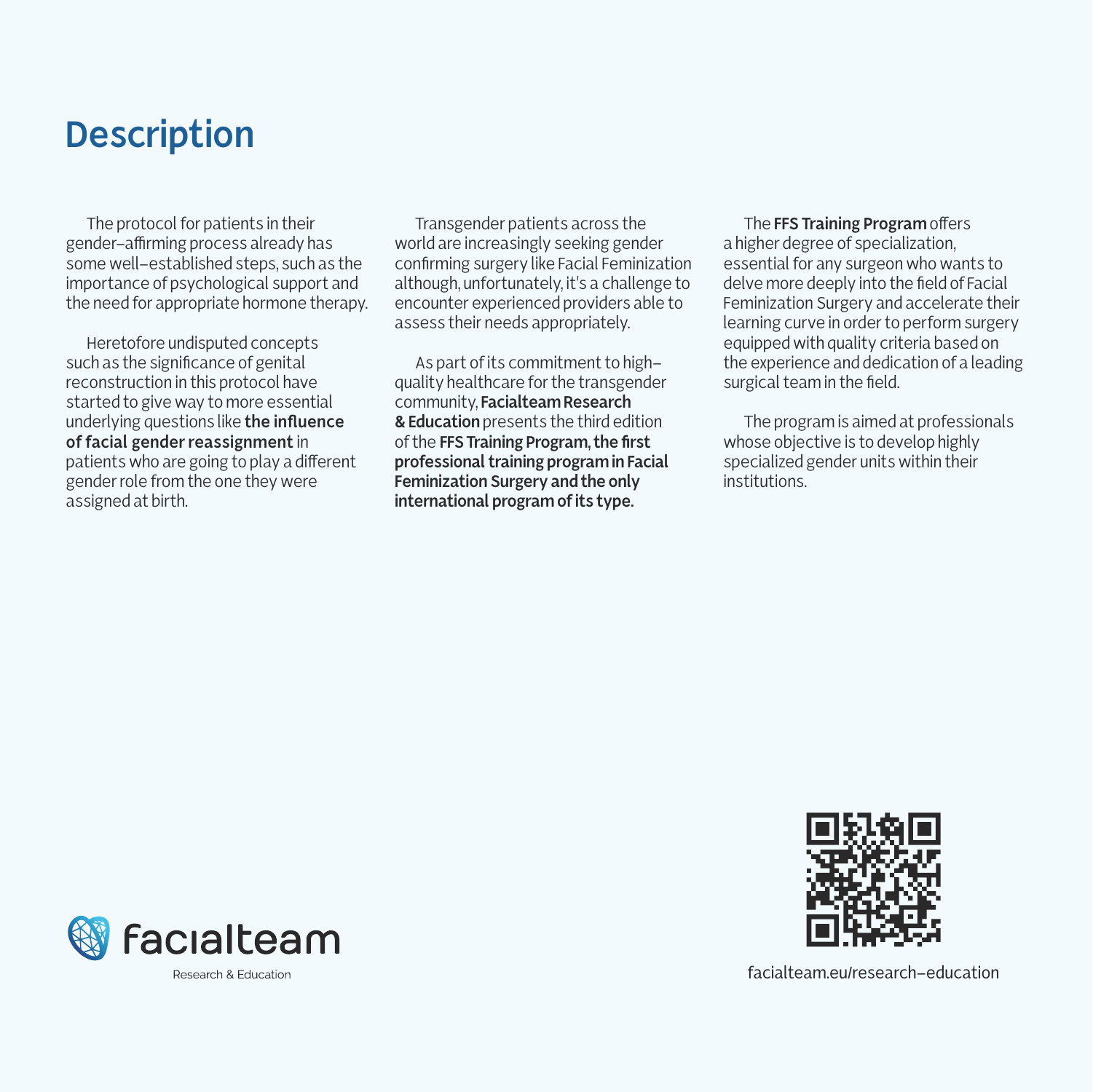# **General Information**

#### **Organizers**

**Facialteam Research & Education**

### **Number of Participants**

To ensure the smooth operation of the course and proper training, the program is limited to a maximum of **6 participants**.

### **Aimed at**

Specialists in Oral and Maxillofacial surgery, Reconstructive and Plastic Surgery and ENT surgeons.

## **Selection Criteria**

The application will be evaluated by the scientific board overseeing the course. The selection will be made according to the criteria of specialization, professional experience and commitment to transgender health.

The applicant should attach a copy of their resumé and a motivation letter explaining their interest in the course. References may be requested.

After confirming the established criteria, priority will be given based on the order in which the applications arrive.

## **Duration**

The program runs for **5 consecutive days**.

**Program Dates** November 7-11, 2022

### **Program Locations**

# **Facialteam**

HC Marbella International Hospital Ventura del Mar 11 29660 Marbella, Málaga, Spain

# **IAVANTE**

Parque Tecnológico de la Salud Avda. de la Investigación 21 18016 Granada, Spain

# **Hotel Don Pepe Gran Meliá**

José Meliá, s/n 29602 Marbella, Málaga, Spain

# **Registration Fee**

25 000,00 €

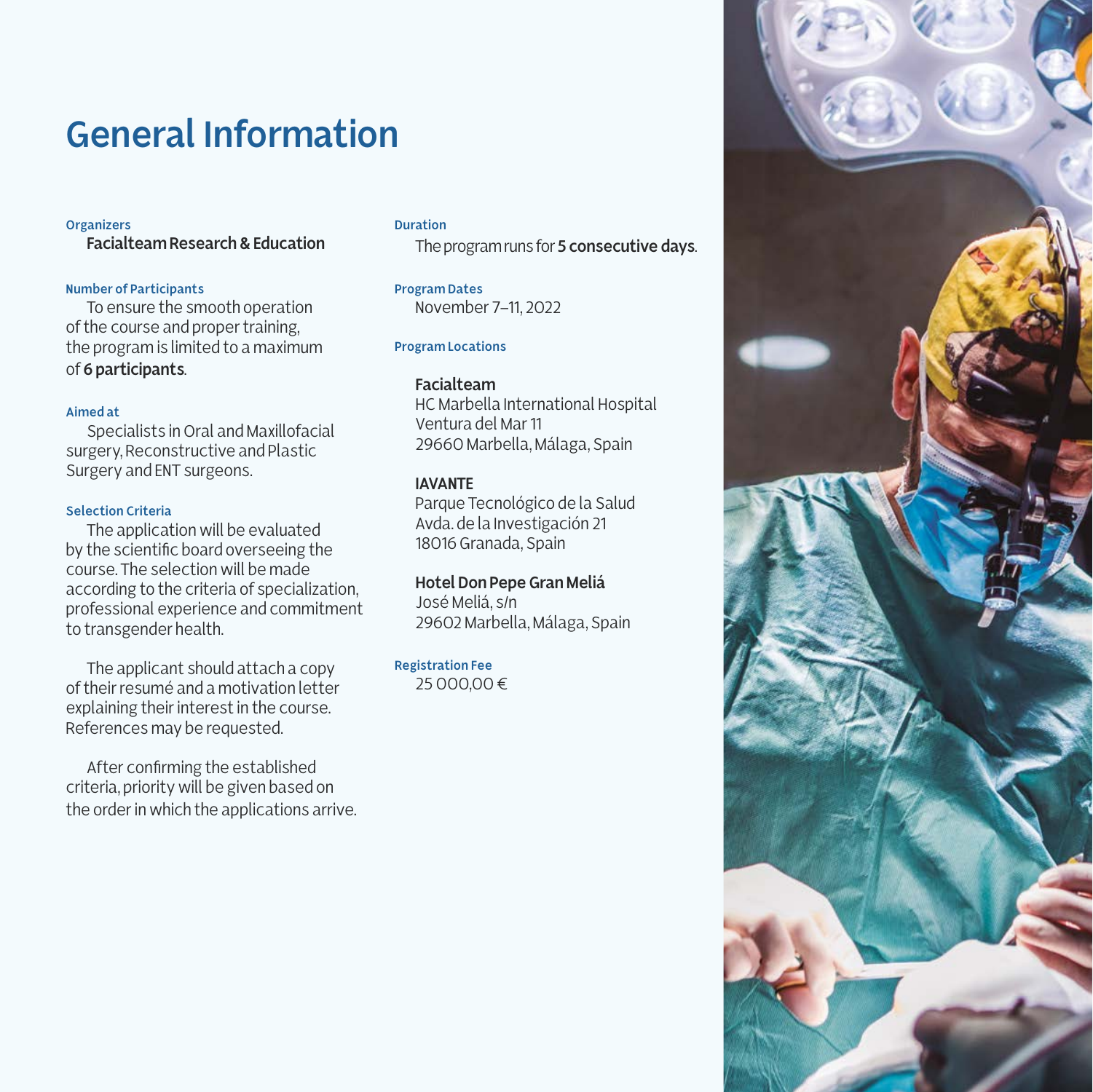

### **What is Included**

The **FFS Training Program** offers the highest quality education and organizes all of the visits so that you do not need to be concerned with almost any of the administrative or logistical tasks.

# **Included\* in the program are:**

- $\rightarrow$  6 live surgeries
- $\rightarrow$  Cadaver lab (one specimen per trainee)
- $\rightarrow$  Theoretical presentations on general
- concepts and surgical techniques
	- $\rightarrow$  Discussion of clinical cases

 $\rightarrow$  5 nights at the Gran Hotel Guadalpin Banus with half board (breakfast and dinner) in a Superior Junior Suite

- $\rightarrow$  Lunch every day
- → Welcome Cocktail
- → Gala Dinner
- → Coffee breaks
- → Round trip AGP Airport transfer (Málaga)

→ Transfer to and from IAVANTE (cadaver lab facility, located in Granada)

 $\rightarrow$  Conference material, including the 3rd edition of the book *Facial Feminization Surgery: An Overview*

 $\rightarrow$  Complimentary pack with forehead reconstruction surgical instruments

### **Registration and Deadline**

To enroll in the **FFS Training Program**, please contact Dr. Fermín Capitán at the following e-mail address:

trainingprogram@facialteam.eu

The number of participants **is limited to 6**. To guarantee your reservation, **50% of the total cost must be paid by July 31, 2022.**

### **Accreditation**

The lecture hours of this program may be converted into the equivalent of WPATH's GEI credits.



WPATH Global Education Initiative (GEI) Certified

Likewise, the cadaver lab has been granted 6 European CME Credits (ECMEC®s) by the European Accreditation Council for Continuing Medical Education (EACCME®).

Mutual recognition agreement with the American Medical Association (AMA): US physicians can earn their AMA PRA Category 1 Credits™ by attending live events that have been granted ECMEC®s through the UEMS-EACCME<sup>®</sup> procedure. ECMEC<sup>®</sup>s can be converted to AMA PRA Category 1 Credits™ by contacting the AMA.



<sup>(\*)</sup> International travel not included. Flights and companion expenses remain the responsibility of the participant.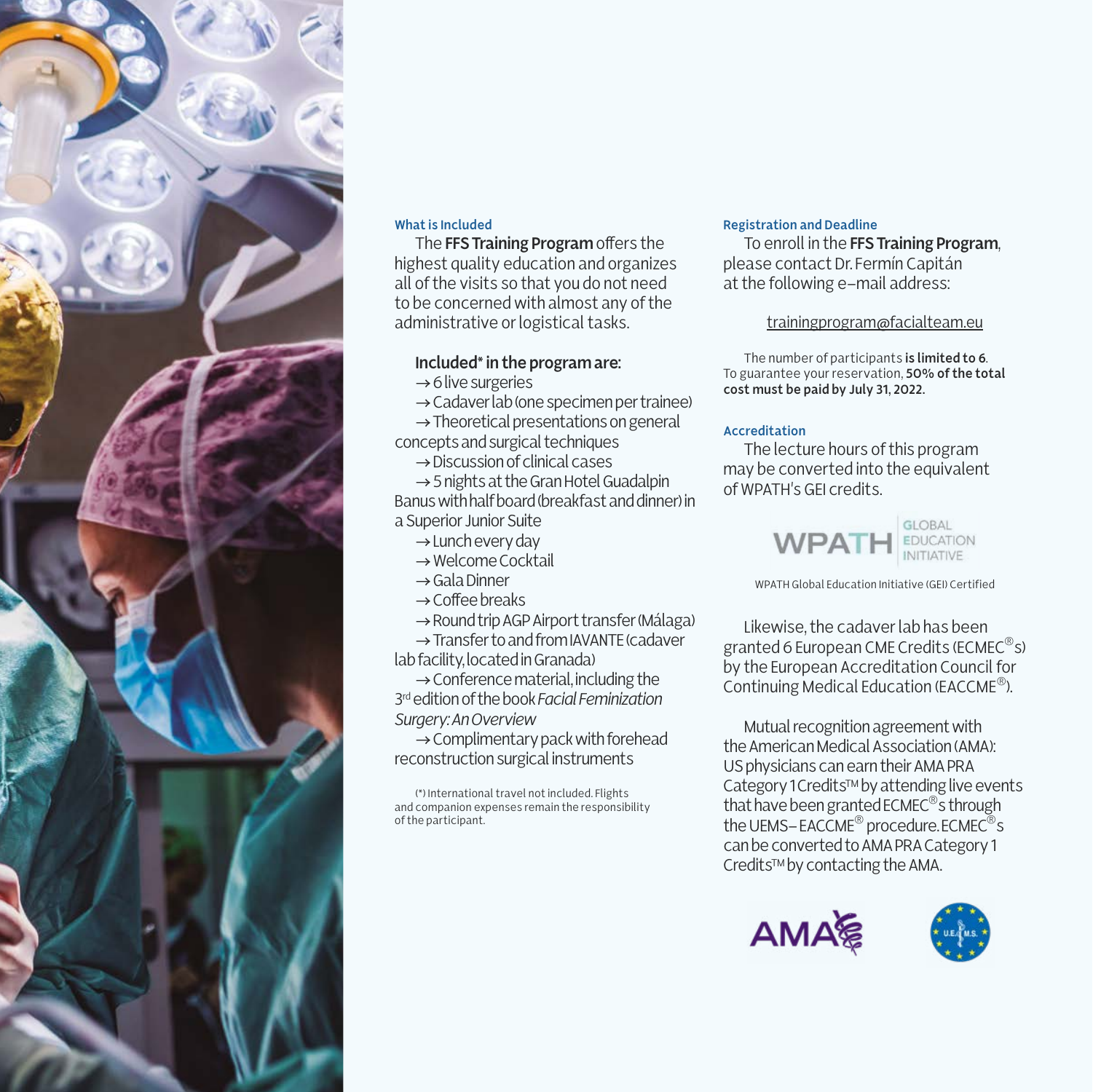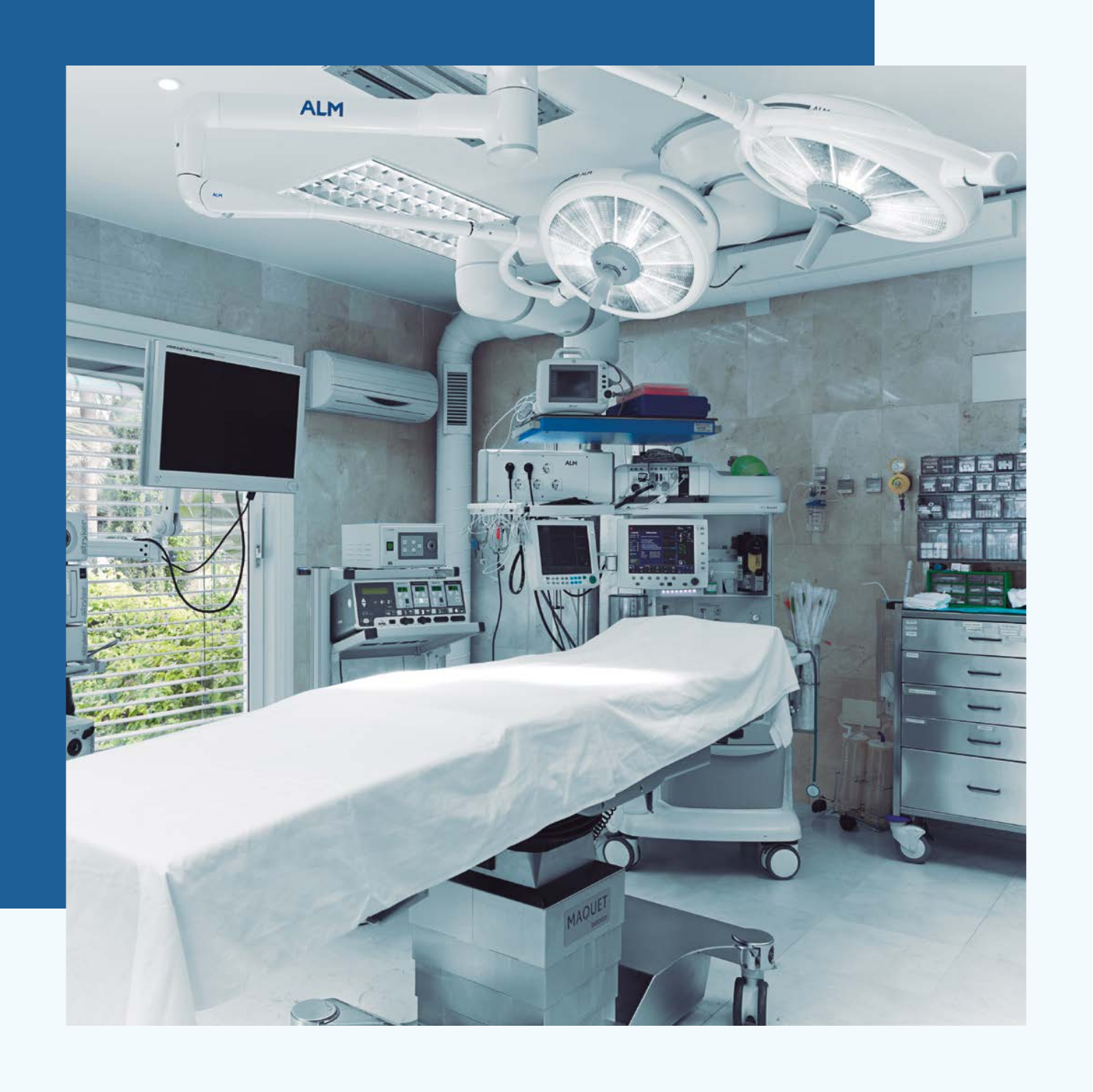# **Collaborators and Sponsors**



Brigham & Women's Center for Transgender Health

# **IAVANTE**

Advanced Multifunctional Centre for Simulation HC Marbella International Hospital and Technological Innovation







Taking Dentistry One Step Ahead Introducing PIEZOSURGERY®, the best ultrasonic Maxillofacial Surgery Fixation bone cutting devices for the medical field









CAD/CAM Dental Lab Capital And Technology for Health Clinical and Surgical Material Clinical and Surgical Material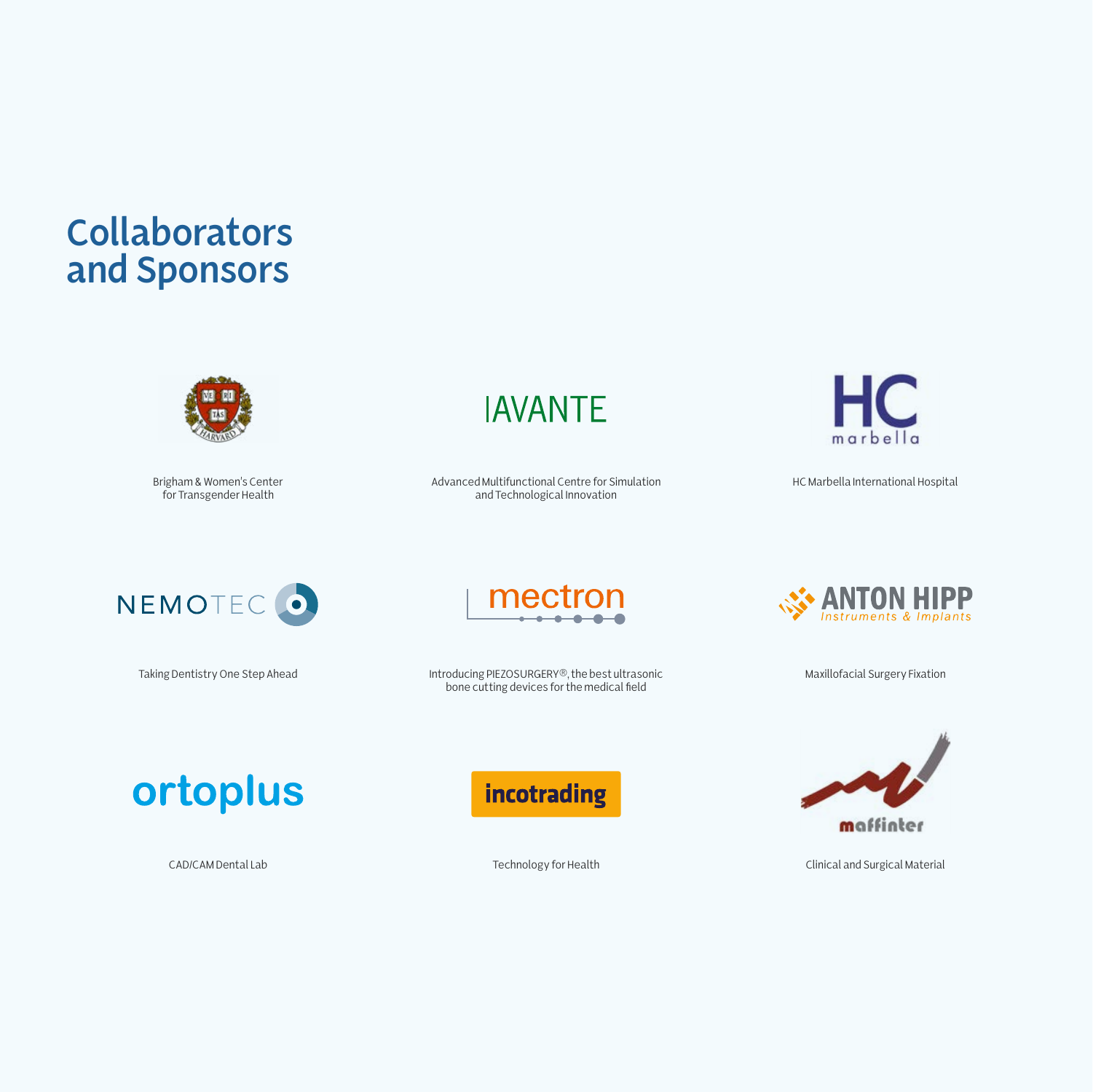

# **Program**

Schedule may be subject to change

# **Training Modules**

The program has been specifically designed to meet all the training needs related to Facial Feminization Surgery in three training modules:

# **Theoretical Sessions**

Introduction to Facial Feminization Surgery, surgical procedures, gender unit insights and postoperative follow-up.

# **Surgical Sessions**

Discussion of clinical cases and live surgeries.

# **Cadaver Lab**

Hands-on training in an experimental operating room on a cryopreserved cadaver where the trainee will learn the main surgical techniques of Facial Feminization on the forehead, nose and lower jaw.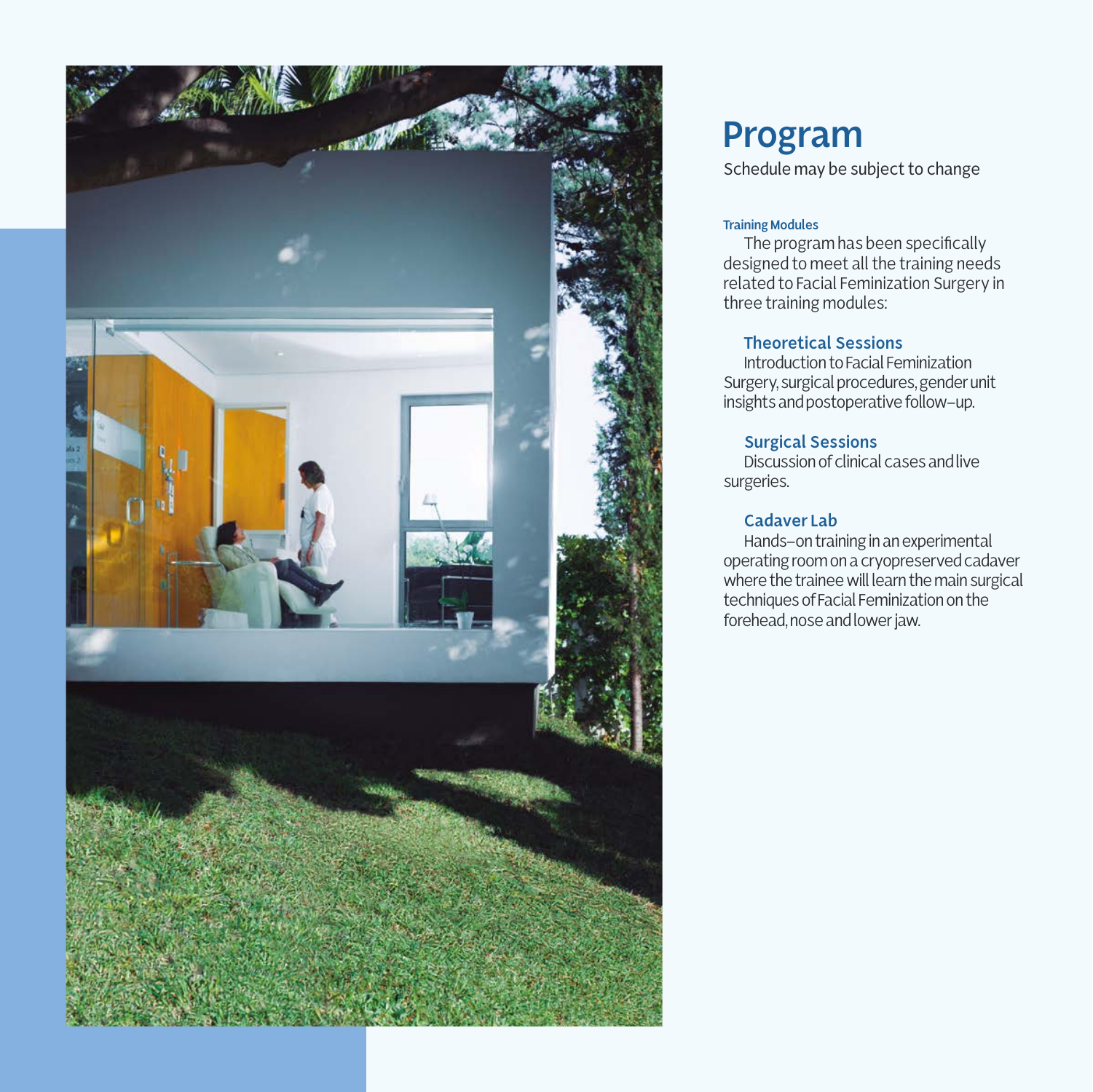**→ Hotel Don Pepe Gran Meliá**

**Welcome and Lunch** 13:45 / 14:45 **Registration and Opening** 14:45 / 15:00

# **Theoretical Session I**

15:00 / 15:40 **Opening Lecture** Facial Feminization Surgery and Facial Gender Confirmation Surgery. Introduction, indications, diagnosis and treatment protocol Invited lecturer: Dr. Devin O'Brien-Coon

15:40 / 16:20 **Lecture 1**  Forehead reconstruction: surgical technique

- 16:20 / 16:40 **Lecture 2** Forehead reconstruction: management of complications
- 16:40 / 17:10 **Coffee Break**

17:10 / 17:40 **Lecture 3** Rhinoplasty and lip lift

17:40 / 18:00 **Lecture 4** Adam's apple contouring

18:00 / 18:40 **Lecture 5**  Lower jaw contouring: surgical technique

18:40 / 19:00 **Lecture 6**  Lower jaw contouring: management of complications

19:30 **Welcome Cocktail**

# **Monday, November 7 Tuesday, November 8**

**→ Facialteam Facilities**

**Surgical Session I Theoretical Session II Presentation of the day's**  08:00 / 08:30 17:00 / 18:00 **clinical cases**

08:30/17:00 Live Surgery 1 **Live Surgery 2 Live Surgery 3**

17:00/18:00 **Lecture 7** Forming a gender unit Invited lecturer: Dr. Devin O'Brien-Coon

**Wednesday, November 9**

**→ Facialteam Facilities**

**Surgical Session II Theoretical Session III Presentation of the day's**  08:00 / 08:30 17:00 / 18:00 **clinical cases**

08:30 / 17:00 **Live Surgery 4 Live Surgery 5 Live Surgery 6**

# **Thursday, November 10**

**→ IAVANTE Medical Simulation Center**

# **Cadaver Lab**

**Procedures** 10:00 / 17:30 Forehead reconstruction Lower jaw contouring **Rhinoplasty** 

21:30 **Gala Dinner**

17:00/18:00 **Workshop** Cadaver lab and surgical guides

# **Friday, November 11**

**→ Facialteam Facilities**

# **Theoretical Session IV**

11:30 / 11:50 **Lecture 8** Postoperative care

11:50 / 12:10 **Lecture 9** Psychological care

12:10 / 12:30 **Lecture 10** Measuring results: patient reported and technical outcomes Invited lecturer: Dr. Devin O'Brien-Coon

13:00 **Closing Ceremony**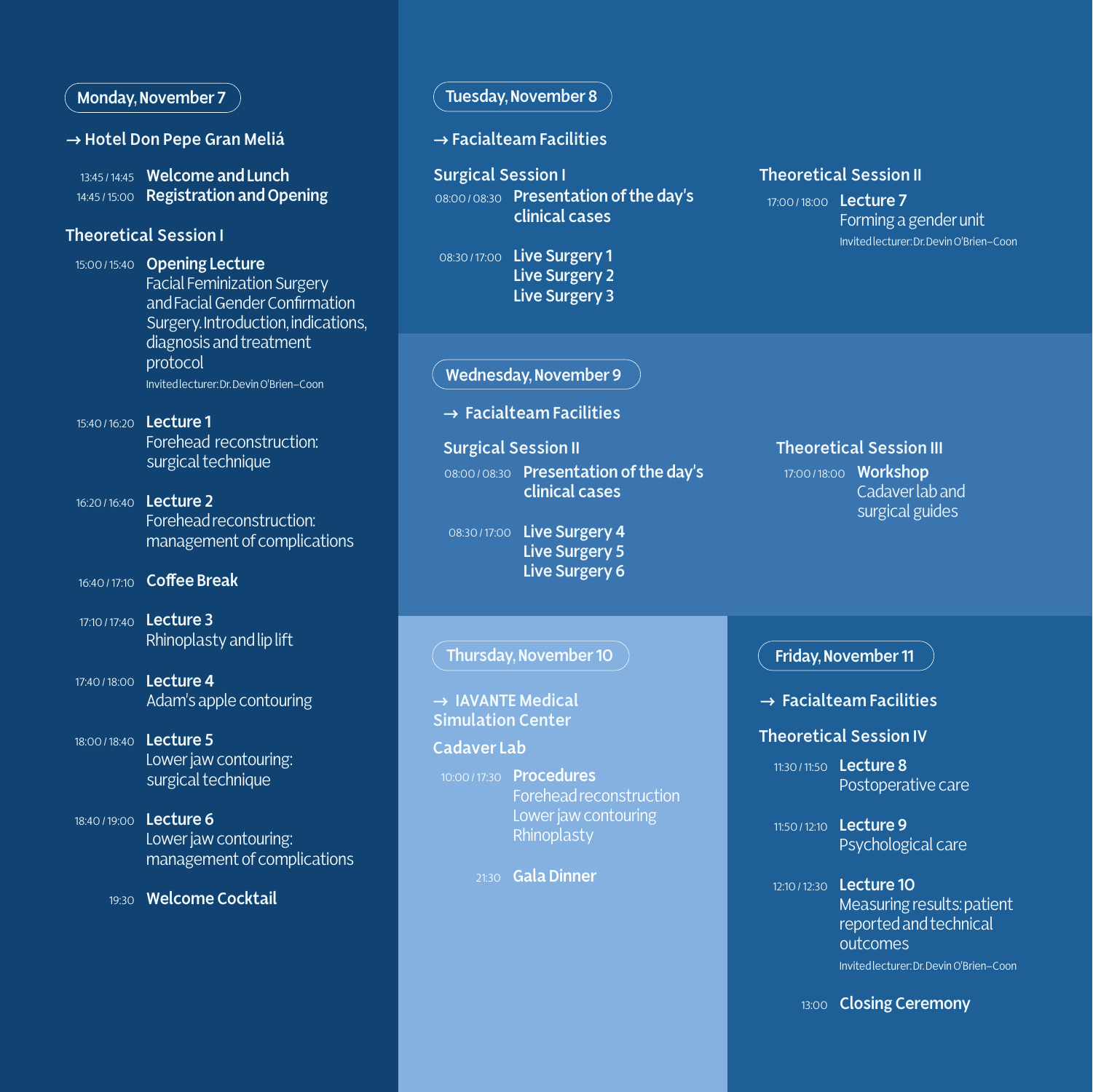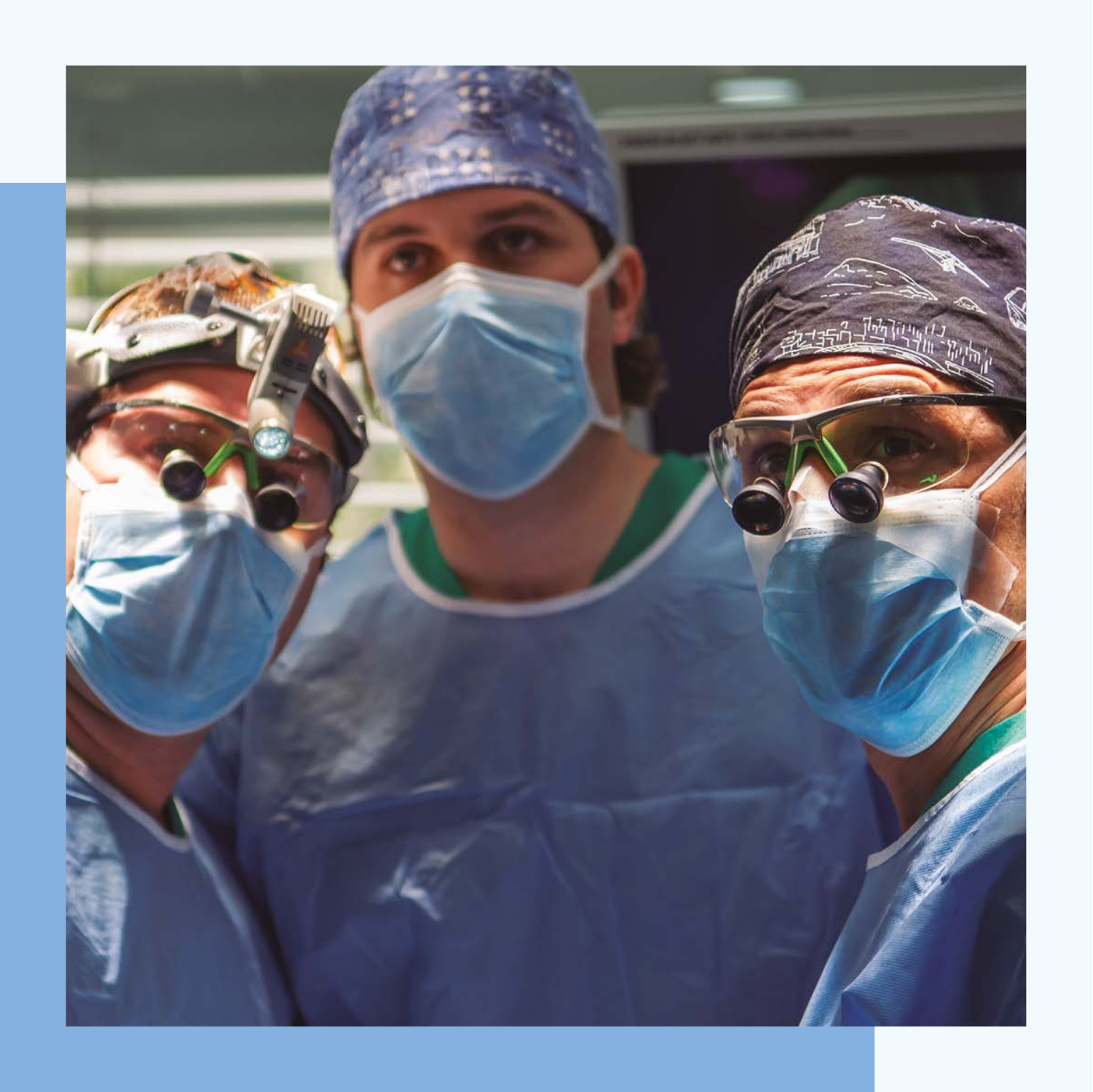# **Faculty**

#### **Facialteam Faculty**

Facialteam, Marbella, Málaga, Spain

**Dr. Daniel Simon, DMD Dr. Luis Capitán, MD, PhD Dr. Carlos Bailón, MD Dr. Raúl J. Bellinga, MD, PhD, FEBOMS Dr. Javier G. Santamaría, MD, PhD, FEBOMS Dr. Miguel Ángel Pérez de Perceval Tara, MD Dr. Ángel Penedo Vázquez, MD Mayte Mateo, MS**

### **International Faculty**

**Dr. Devin O'Brien-Coon, MD, MSE** Surgical Director, Brigham & Women's Center for Transgender Health, Harvard Medical School, Harvard University, Cambridge, MA, USA

Dr. Devin O'Brien Coon is a boardcertified plastic surgeon in the Division of Plastic Surgery. He was previously Associate Professor of Plastic Surgery and Biomedical Engineering at the Johns Hopkins University, where he also received a master's degree in biomedical engineering.

He has published over 75 peerreviewed publications, more than twelve patents and received numerous awards. He is the Clinical Director and Surgical Co-Director of the Brigham & Women's Center for Transgender Health and leads a multidisciplinary program dedicated to providing comprehensive, affirming care across the Brigham system.

He directs a basic science research lab focusing on cutaneous repair, fibrosis and regeneration, including hormone-

mediated control of wound healing. He is one of a select group of physicians to have invented and developed medical devices (including a bioresorbable surgical implant and a 3D ultrasound system) through the entire process from initial concept into a startup company followed by FDA approval and clinical use.

Dr. Coon's clinical practice is focused on comprehensive gender-affirming surgery, facial cosmetic surgery and pelvic/ urogenital reconstruction for revision or cancer patients.

### **Program Coordinator**

**Dr. Fermín Capitán Cañadas, PhD** Director of Research & Education, Facialteam, Marbella, Málaga, Spain

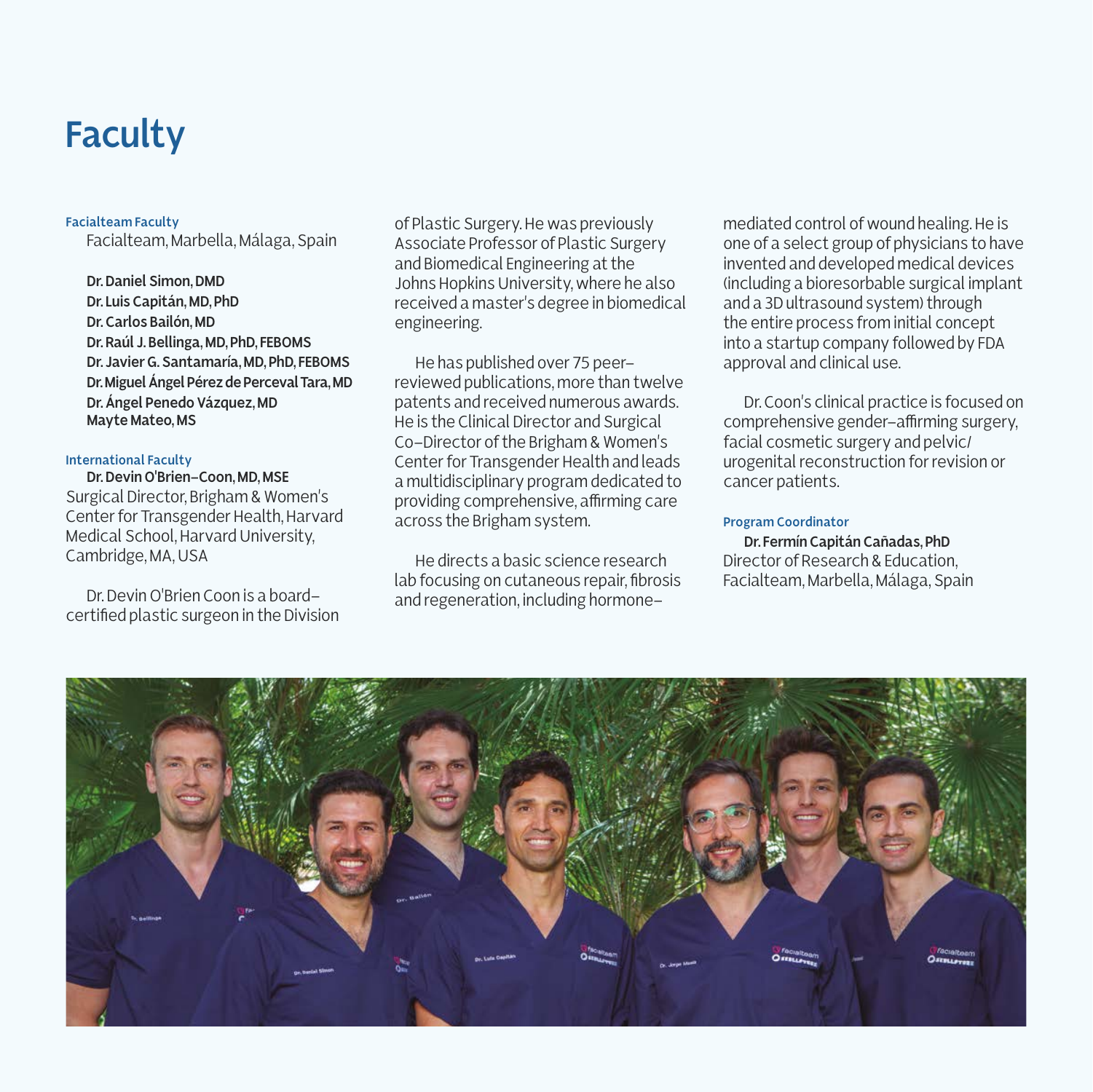# **Travel and Accommodation**

# **Accommodation**

**Gran Hotel Guadalpin Banus \*\*\*\*\*** Edgar Neville, s/n 29660 Marbella, Málaga, Spain

### **About Marbella**

Thanks to the warmth of its residents, geographical setting and comfortable microclimate, this unique city is popular among tourists.

Famous as a Mediterranean holiday and expat destination, thousands travel yearround to absorb the cosmopolitan side of Marbella with its enticing multicultural mix of languages.

# **Disclosure**

The **FFS Training Program** is subject to the surgery reservation schedule.

Please note that scheduled surgeries may be cancelled, albeit infrequently, for reasons beyond the control of Facialteam, whether due to the patient's personal circumstances or because of health problems that could constitute a risk for the surgery.

In this case, the **FFS Training Program** may be postponed at no additional cost or the total amount may be refunded.